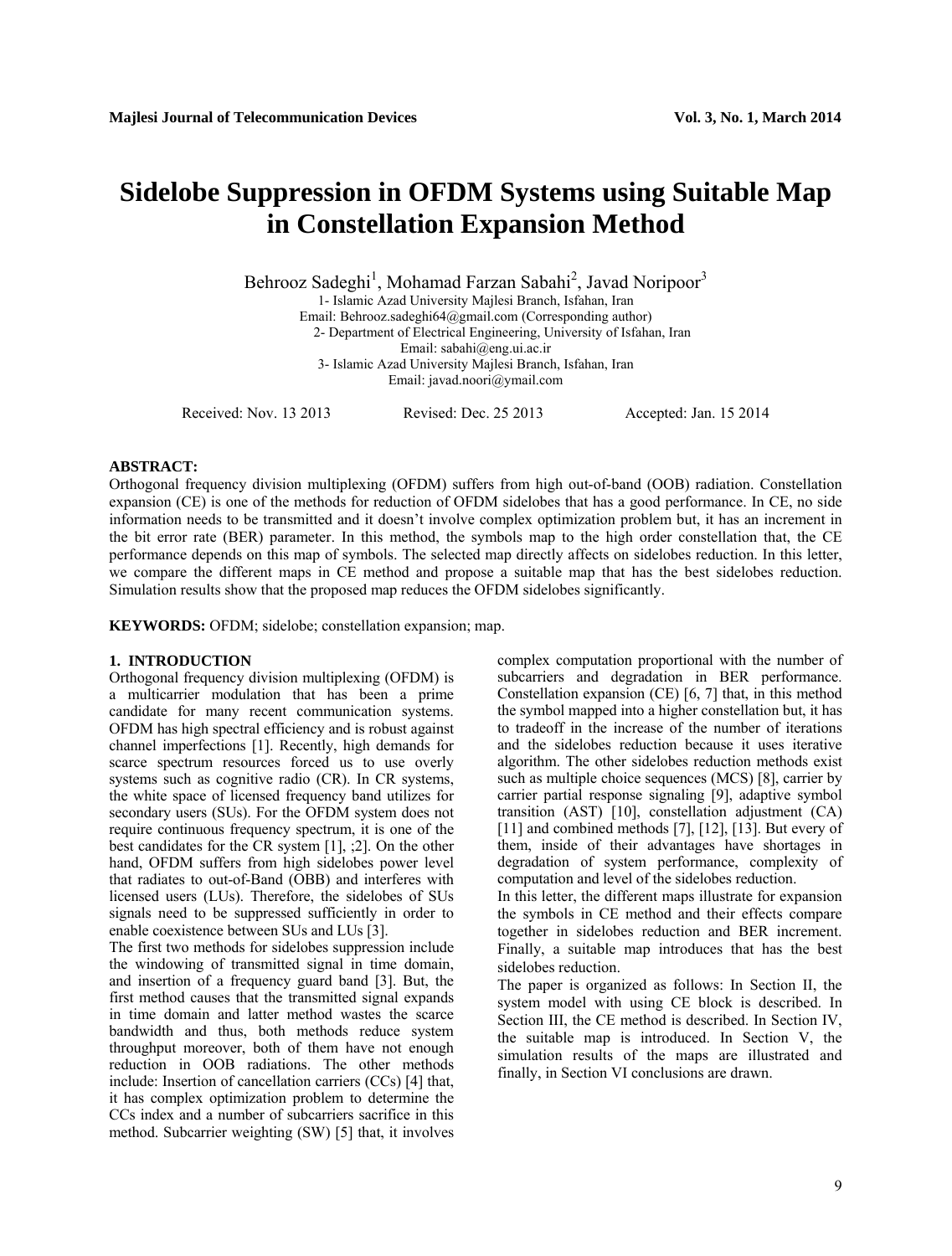

**Fig. 1**. Block diagram of transmitter for OFDM based CR with using CE method

# **2. SYSTEM MODEL**

Figure 1 illustrates the block diagram of CR transmitter that used OFDM and CE method for reduction of the sidelobes. At the transmitter of the OFDM system, the input bits are first modulated to symbols and then, split into N parallel data stream in serial-to-parallel (S/P) converter, where N is the number of OFDM subcarriers. Cognitive engine block senses the spectrum for detection of the LUs and then, disables the frequency index related to LUs in S/P converter. The remaining active subcarriers are fed into the CE block that in this unit, the symbols map to extended constellation and then, the sequence of N symbols with a low OOB radiation selects. The inverse fast fourier transform (IFFT) applies to the selected sequence. Finally, the cyclic prefix (CP) is added to signal followed by the parallel-to-serial (P/S) converter. The length of the CP should be greater than the channel delay in order to combat the inter-symbol interference (ISI).

At the receiver the inverse of operations that used in transmitter perform. At the first, the CP of signal discard and after S/P conversion, the fast fourier transform (FFT) applies. Then, with using P/S converter the symbol sequence is ready for demodulation. With assumption of that the extended constellation is known for receiver, no side information needs to be transmitted.

The OFDM signal spectrum consists of N Sinc functions that, every Sinc function carries one data symbol. Therefore, the sidelobes power level is given by [8]:

$$
S(x) = \sum_{n=1}^{N} d_n \frac{\sin(\pi(x - x_n))}{\pi(x - x_n)}
$$
 (1)

Where  $S(x)$  is the OFDM signal spectrum,  $d_n$  is data symbol, N is the number of subcarriers and x is the normalized frequency which is given by:

$$
x = (f - f_0)T_0 \tag{2}
$$

Where  $f_0$  is the center frequency,  $T_0$  is the OFDM symbol duration, and  $x_n$  represents the normalized frequency of the  $n<sup>th</sup>$  subcarrier.

# **3. CONSTELLATION EXPANSION METHOD**

The constellation expansion is a new method in reduction of OFDM sidelobes. In fact, this method uses an idea that, the different symbol sequences have different sidelobes power. CE method consists of two parts. In the first, the symbols map to the extended constellation with use of a proper map and then with use of iterative algorithm, the best sequence of symbols which has minimum sidelobes power selects for transmission.

In constellation expansion that proposed in reference [6], the constellation is extended for new sequences production of the symbols. Assume that, we used a MPSK modulation scheme that every K bits are modulated into one symbol therefore, the constellation consists of  $2^{k}$  points. In CE, every point of constellation is mapped to two points in an extended constellation and we have two choices for every symbol. Therefore, the extended constellation consists of  $2^{K+1}$  points. With assumption that, the receiver is aware of the relationship between the main constellation and the extended constellation; no side information needs to be transmitted.

We consider an OFDM system with N subcarriers and we have two choices in extended constellation for every symbol therefore, the  $2^{K}$  new sequences produce with different sidelobes power and the best sequence can be chosen. In reference [6], an iterative algorithm is used and by computation of the sequences sidelobes power, the sequence that has minimum sidelobes power chooses for transition. By considering the high number of iterations, this approach leads to high computation for system. So, there is a tradeoff in the increase of the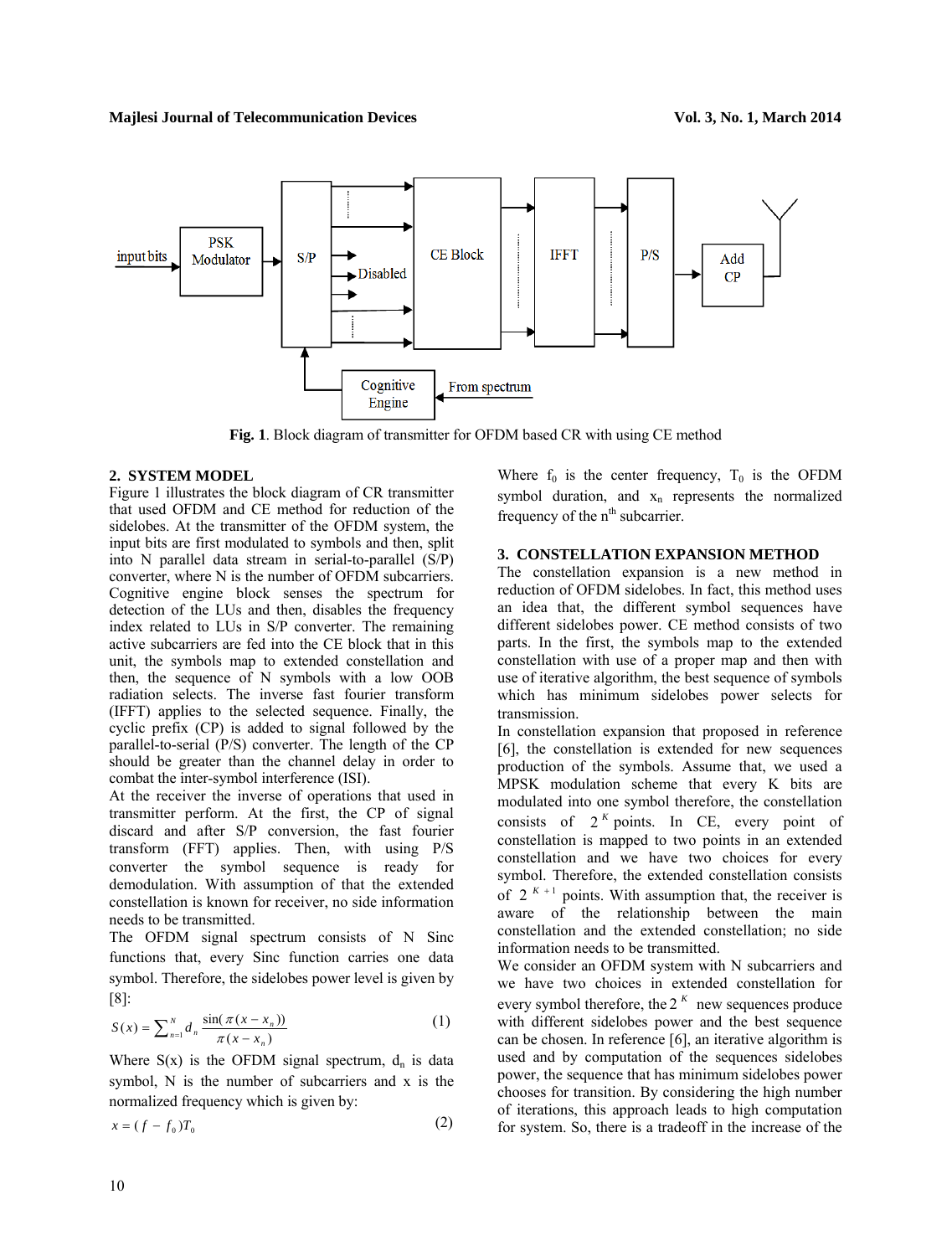### **Majlesi Journal of Telecommunication Devices Vol. 3, No. 1, March 2014**

number of iterations and the sidelobes reduction. In [6], the iteration number is chosen 64.

CE method has a good performance in sidelobes reduction but it increases the BER parameter because in extended constellation, the symbol space is half of the original symbol space.

## **4. SUITABLE MAP IN CE METOD**

The CE method consists of two parts that the first part depends on the selected map for symbols. This map affects on the reduction of sidelobes and increment of BER directly. In CE method, we have two points in extended constellation for every symbol that, the selected map determines the position of these two points. If the positions of these two points are in same quadrant, the degree of freedom decreases for production of the symbols sequence and if these two points have further difference in real or imaginary part, the degree of freedom increases and therefore, we obtain further sidelobes reduction. In following, we compare the different maps and propose a suitable map for CE method. In these maps, the original constellation is QPSK and the extended constellation is 8PSK.

## **4.1. Map with same sign in real and imaginary part**

In this map, the real and imaginary part of the two points in extended constellation have same sign therefore; the degree of freedom for this map is in lowest level and the OFDM sidelobes reduction decreases and is lower than the other maps. Two points are side of together in extended constellation and therefore, this map has minimum BER increment. In figure 2, this map is illustrated.



**Fig. 2.** The constellation expansion from QPSK to 8PSK with the map with same sign in real and imaginary part

**4.2. Map with same sign in real or imaginary part** 

In this map, the two points in extended constellation have same sign just in one of the real or imaginary part and has different sign in other part. Therefore, this map has the degree of freedom more than first map and obtains better sidelobes reduction. In this map, the two points of the extended constellation are in two quadrants side of together so; the BER is more than of the first map. In figure 3, this map is shown.



**Fig. 3.** The constellation expansion from QPSK to 8PSK with the map with same sign in real or imaginary part

# **4.3. Map with different sign in real and imaginary part**

In this map, both of the real and imaginary parts of the two points in extended constellation have different sign. This map has maximum degree of freedom and therefore, obtains the best reduction in OFDM sidelobes. The BER increment of this map is same the second map. In figure 4, this map is illustrated.



**Fig. 4.** The constellation expansion from QPSK to 8PSK with the map with different sign in real and imaginary part

# **4.4. Map on the real or imaginary axis**

In this map, one of the two points in extended constellation maps on real or imaginary axis. In this map, the degree of freedom is suitable but it is lower than third map. Therefore, the sidelobes reduction of this map is lower than third map but the BER is same the second and third maps. In figure 5, this map is shown.



**Fig. 5.** The constellation expansion from QPSK to 8PSK with the map on the real or imaginary axis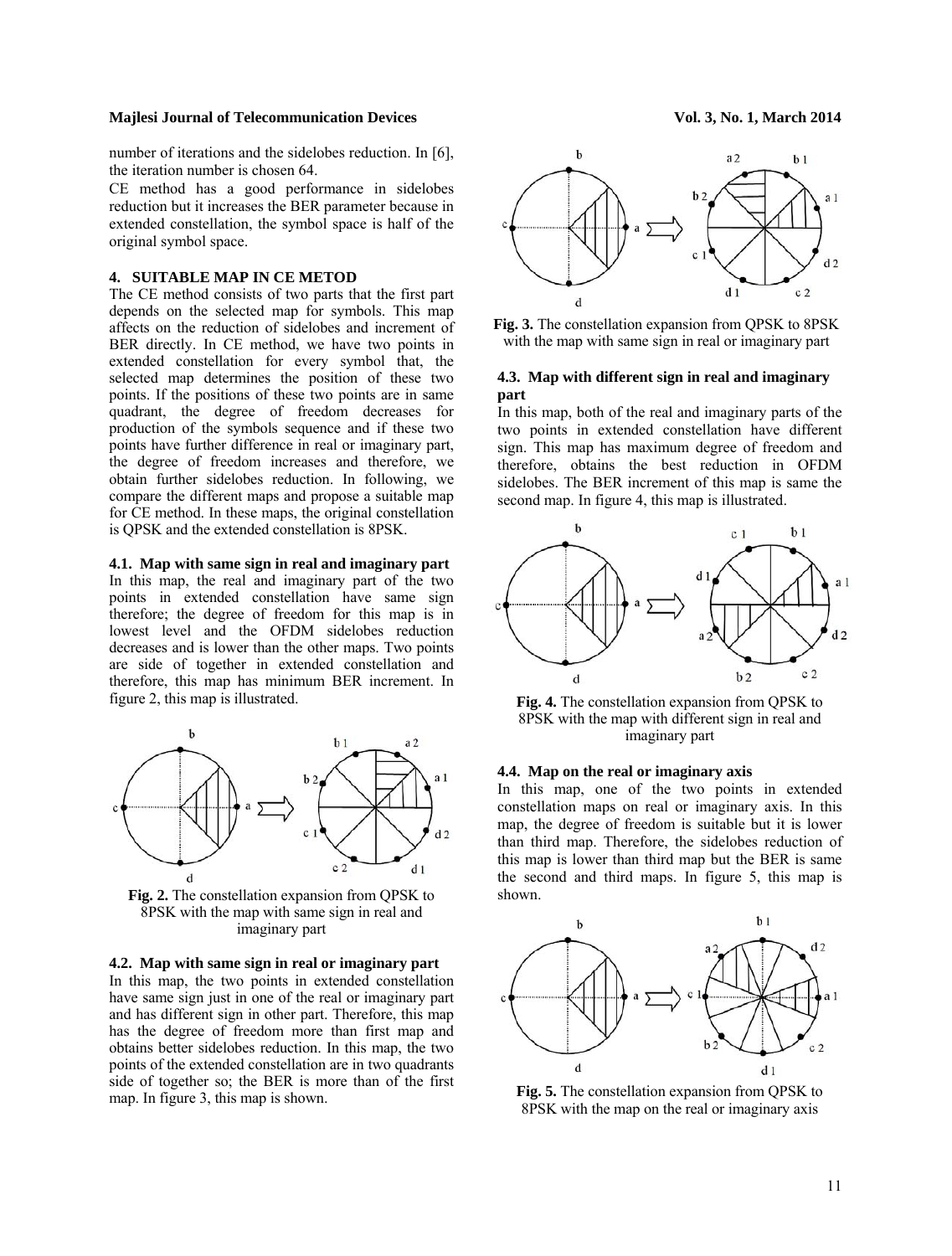#### **Majlesi Journal of Telecommunication Devices Vol. 3, No. 1, March 2014**

# **5. SIMULATION RESULTS**

In this section, an OFDM system with N=128 subcarriers is considered for comparison between the sidelobes reduction of the different maps in CE method. Moreover, an OFDM system with N=16 subcarriers is considered for comparison between the BER of the different maps. The QPSK modulation is used for OFDM system and its extended constellation is 8PSK. All of the results shown are averaged over 5000 OFDM symbols and same as the reference [6], iterative algorithm with 64 repetitions is used for CE method. In Figure 6, the power spectrum density (PSD) of the

OFDM signals with N=128 subcarriers are illustrated for the original OFDM signals and CE method with first, second, third and fourth maps. Simulation result shows that first map has minimum sidelobes reduction with 4 dB and then, second and fourth maps have  $6.5$ dB and 10.5 dB reduction in OFDM sidelobes. Third map has the best performance in sidelobes reduction with 15 dB.



**Fig. 6**. Power spectrum of original OFDM signal and CE method with first, second, 3th and 4th maps

For calculation the system BER, OFDM signals pass from AWGN channel with different signal to noise ratio. In figure 7, the BER of the OFDM signals with N=16 subcarriers are shown for the original OFDM signals and CE method with first, second, third and fourth maps. Same as which we expect, first map has minimum BER and other map have same BER and their BER are more than first map.





**Fig. 7.** BER of original OFDM signal, CE method with first, second, 3th and 4th maps

## **6. CONCLUATION**

10-1

CE is a new and effective method for OFDM sidelobes reduction. This method depends on the utilized map and the map directly affects on sidelobes reduction. In this paper, we compare different map in CE method and propose a suitable map that hase the best performance. This map significantly decreases OFDM sildelobes. The different maps and their performance compared together in simulation and simulation results showed that third map has the best performance in sidelobes reduction with 15 dB.

#### **REFERENCES**

- [1] T. Weiss and F. K. Jondral, "**Spectrum pooling: an**  innovative strategy for the enhancement of spectrum efficiency," IEEE Commun. Mag., Vol. 42, pp. 8-14, **efficiency**," *IEEE Commun. Mag.*, Vol. 42, pp. 8-14, Mar. 2004.
- [2] J. Mitola, "**Cognitive radio for flexible mobile multimedia communi-cations**," *in Proceedings IEEE International Workshop on Mobile Multimedia Communications*, pp. 3-10, Nov. 1999.
- [3] T. Weiss, J. Hillenbrand, A. Krohn, and F. K. Jondral, "**Mutual inter-ference in OFDM-based spectrum pooling systems**," *in Proc. IEEE Veh. Technol. Conf*., Vol. 4, pp. 1873–1877, May 2004.
- [4] S. Brandes, I. Cosovic, and M. Schnell, "**Reduction of Out-of-Band Radiation in OFDM Systems by**   $of$  **Cancellation** *communications letters*, Vol. 10, No. 6, June 2006.
- [5] Cosovic, S. Brandes, M. Schnell, "**A technique for sidelobe suppression in OFDM system**," *in Proceeding of IEEE Global Telecommunications Conference (Globecom'05)*, St. Louis, MO, USA, November 2005.
- [6] S. Pagadarai, R. Rajbanshi, A. M. Wyglinski, and G. J. Minden, "**Sidelobe suppression for OFDM-based cognitive radios using constellation expansion**," *in*  WCNC 2008, pp. 888-893, Las Vegas, USA, April 2008.
- [7] Srikanth Pagadarai, Alexander M. Wyglinski, and Rakesh Rajbanshi, "**A Novel Sidelobe Suppression Technique for OFDM-Based Cognitive Radio Transmission**," *3rd IEEE Symposium on New Frontiers in Dynamic Spectrum Access Networks,* pp. 1-7, 2008.